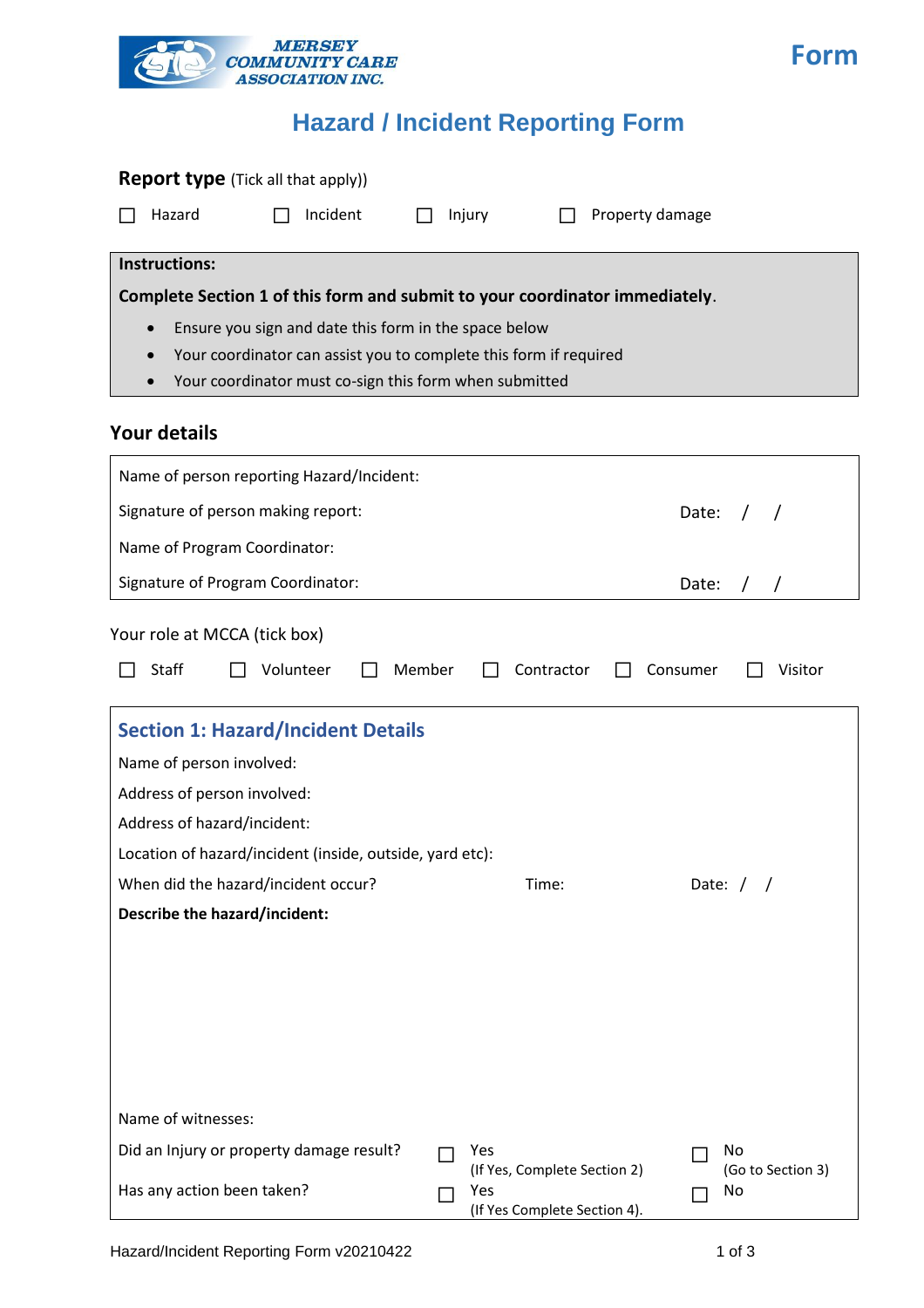

## **Hazard / Incident Reporting Form**

| Section 2: Injury or property damage details (where applicable)<br>Description of injury or property damage: |                               |       |  |
|--------------------------------------------------------------------------------------------------------------|-------------------------------|-------|--|
|                                                                                                              |                               |       |  |
|                                                                                                              |                               |       |  |
|                                                                                                              |                               |       |  |
|                                                                                                              |                               |       |  |
|                                                                                                              |                               |       |  |
| Photo(s) attached                                                                                            |                               |       |  |
| Treatment Required (Complete if incident resulted in injury)                                                 |                               |       |  |
| <b>Medical Treatment</b><br>Hospitalisation                                                                  | Ambulance<br><b>First Aid</b> |       |  |
| When was notice of the injury provided?                                                                      | Time:                         | Date: |  |
| Who was notified of the injury?<br>Name and Position:                                                        |                               |       |  |
| Did the person cease work due to the injury?                                                                 | Time:<br>Yes<br>No            | Date: |  |
| Has the person resumed work?                                                                                 | Time:<br>No<br>Yes            | Date: |  |

#### **Hazard/Incident Investigation:**

|       | <b>Section 3:</b> (to be completed by service coordinator or responsible delegate)<br>What caused the hazard/incident? |                              |                   |
|-------|------------------------------------------------------------------------------------------------------------------------|------------------------------|-------------------|
|       |                                                                                                                        |                              |                   |
|       | Were any of the following be considered contributing factors? (tick all that apply))                                   |                              |                   |
|       | Tools/machinery/equipment                                                                                              | Unsafe work practices        | Poor housekeeping |
|       | Lack of protective equipment                                                                                           | Inadequate training          | Workplace design  |
|       | Lack of maintenance                                                                                                    | <b>Environmental factors</b> | Manual handling   |
|       | Other (provide details):                                                                                               |                              |                   |
| Name: |                                                                                                                        | Signature:                   | Date:             |

**Form**